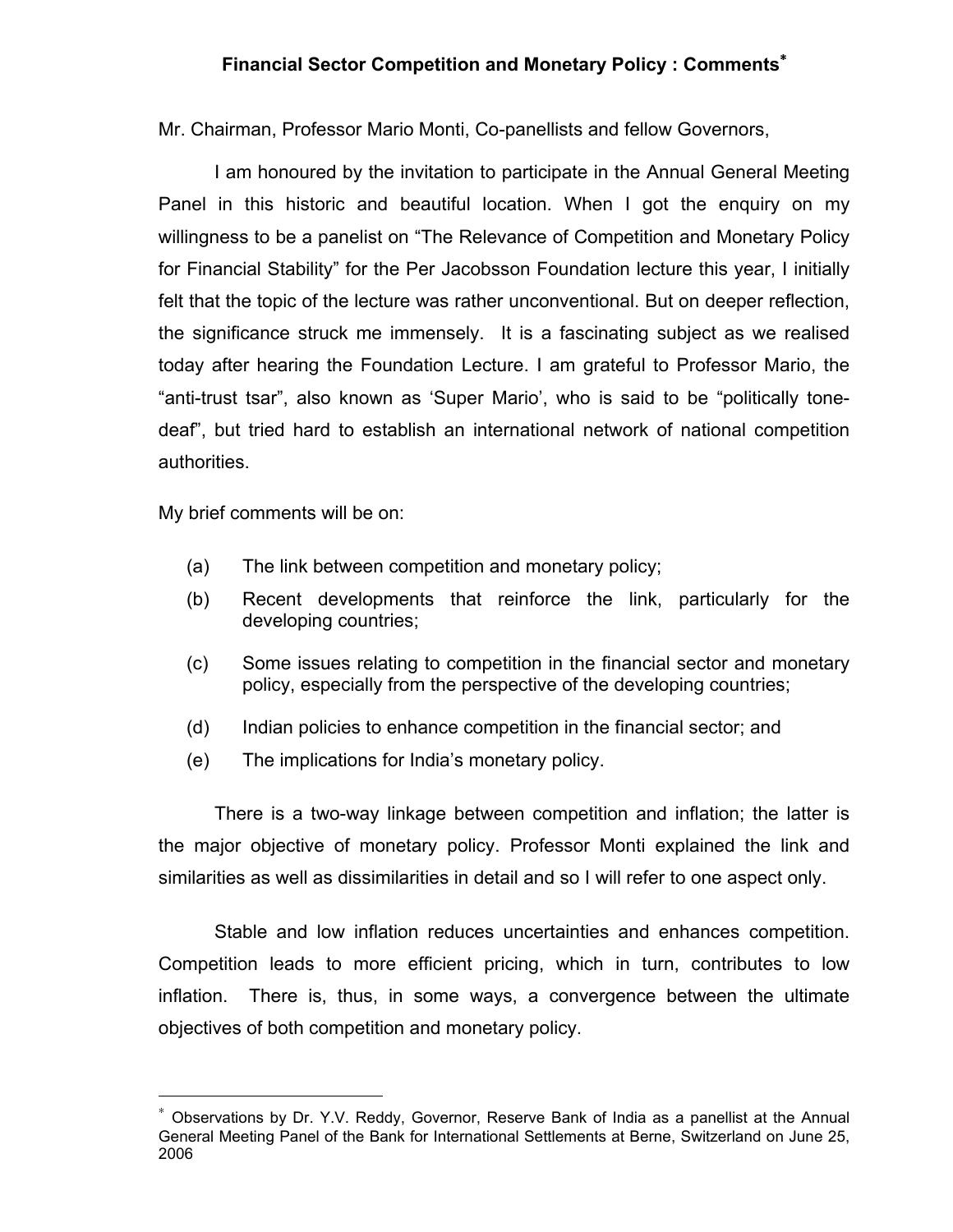There are three recent developments that reinforce the linkages especially for emerging markets. First, central bankers are increasingly using indirect instruments of monetary policy and are thus, in a way, competitive players in the market, to achieve their objective. Second, fiscal rules, which are closely related to monetary policy, operationally require that governments use markets to raise their borrowing requirements. Third, increasing liberalisation and global integration of financial systems enhances competitive pressures, amongst major players and instruments, which central bankers cannot afford to ignore.

There are some issues relating to competition in the financial sector and monetary policy, which are worth flagging.

First, both efficient markets and successful use of market-based policy instruments, require a strong legal framework and effective implementation.

 Second, competition in the financial sector appears to be a little more complicated than in the non-financial sector. For instance, consensus is still lacking on the separation of commercial and investment banking. Further, there are differences on issues of commercial affiliations of otherwise 'fit and proper' owners of banks. This issue was raised in the discussion today and Professor Monti also felt that it calls for deeper reflection. Major issue here is the potential for conflict of interest, in particular, the possible perception of such a conflict of interest in the realm of public opinion in respect of banks, which are highly leveraged with acceptance of uncollaterallised deposits. Moreover, banks continue to be viewed as enjoying a special status in the financial sector, especially in the developing economies – which could be construed as unfair competition between banks and non-banks. It is also possible that banks have regulatory burdens disproportionate to their special nature and relative to non-banking intermediaries.

Third, financial sector competition has two dimensions, namely, amongst the intermediaries and in terms of price discovery in financial markets. Here I am deliberately not referring to the fundamental issue raised in the discussions on the Address by Prof. Jacob Frenkel on central banks' monopoly over domestic money supply, and supply of foreign currency, in some ways. That has been responded to by Professor Monti and Chairman Roth has also touched on this aspect in his remarks.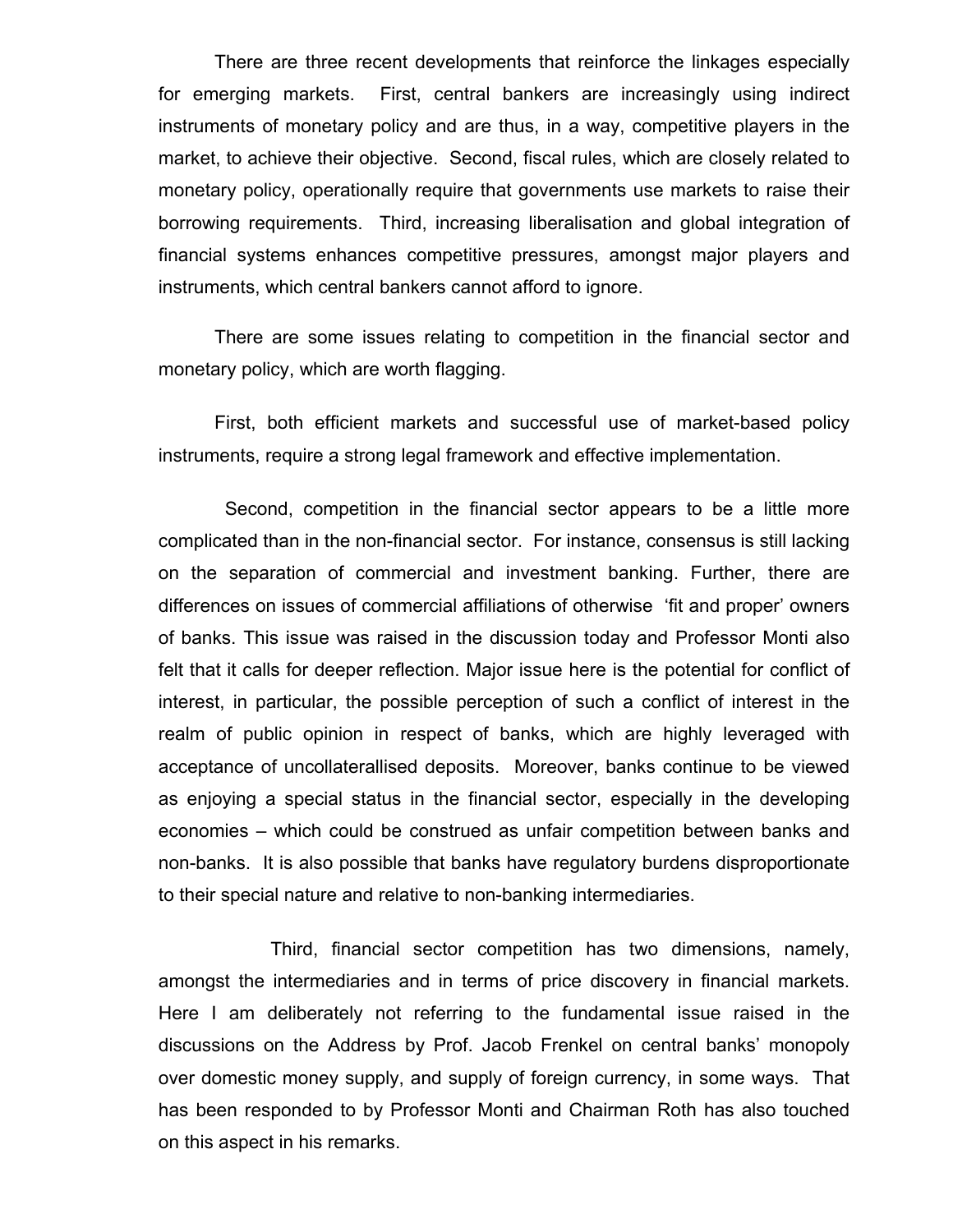Fourth, by its very nature or as a matter of current practice in regard to most of the goods and services, the degree of financial sector competition varies across countries. In other words, variability in the degree of competition in the financial sector across economies is perhaps more than those in the non-financial sector.

 Fifth, the increased competition in the financial sector will enhance efficiency and stability, if there is an acceptable minimal degree of competitive efficiency in the product markets and, to some extent, factor markets, supported by some comfort of sound institutions and practices. The markets are mutually reinforcing, but, ideally, the competitive conditions in all the markets need to be broadly in sync and avoid serious mis-alignments with each other.

Sixth, some of the multi-national banks have assets exceeding the Gross Domestic Product of many large emerging economies and hence their proper functioning in such emerging markets is critical for genuine competition in financial sector in such economies.

Seventh, in the context of consolidation of commercial banking, there may be considerable merit in recognising the usefulness of several categories of local banks particularly in larger economies. A classic example of co-existence of large banks with locally active banks is the USA, where regulatory regime enables such possibilities without, perhaps, diluting underlying competitive pressure. Now, a few words on the policies to enhance financial sector competition in India –

- (a) We had, till reforms of early 90's, an over-regulated, virtually administered financial sector. So, the process of deregulation implied gradual removal of restrictions on the operation of the pricing mechanisms, especially interest rates and statutory liquidity and reserve requirements – a process which is still underway.
- (b) Markets have to be created, nurtured and developed, in the case of financial assets – especially money, forex and government securities. In emerging economies, there are complexities in parallel implementation of measures for both development and integration of domestic as well as external markets in the financial sector, in contrast to being sequenced and spread over a period as it happened in major financial centres. A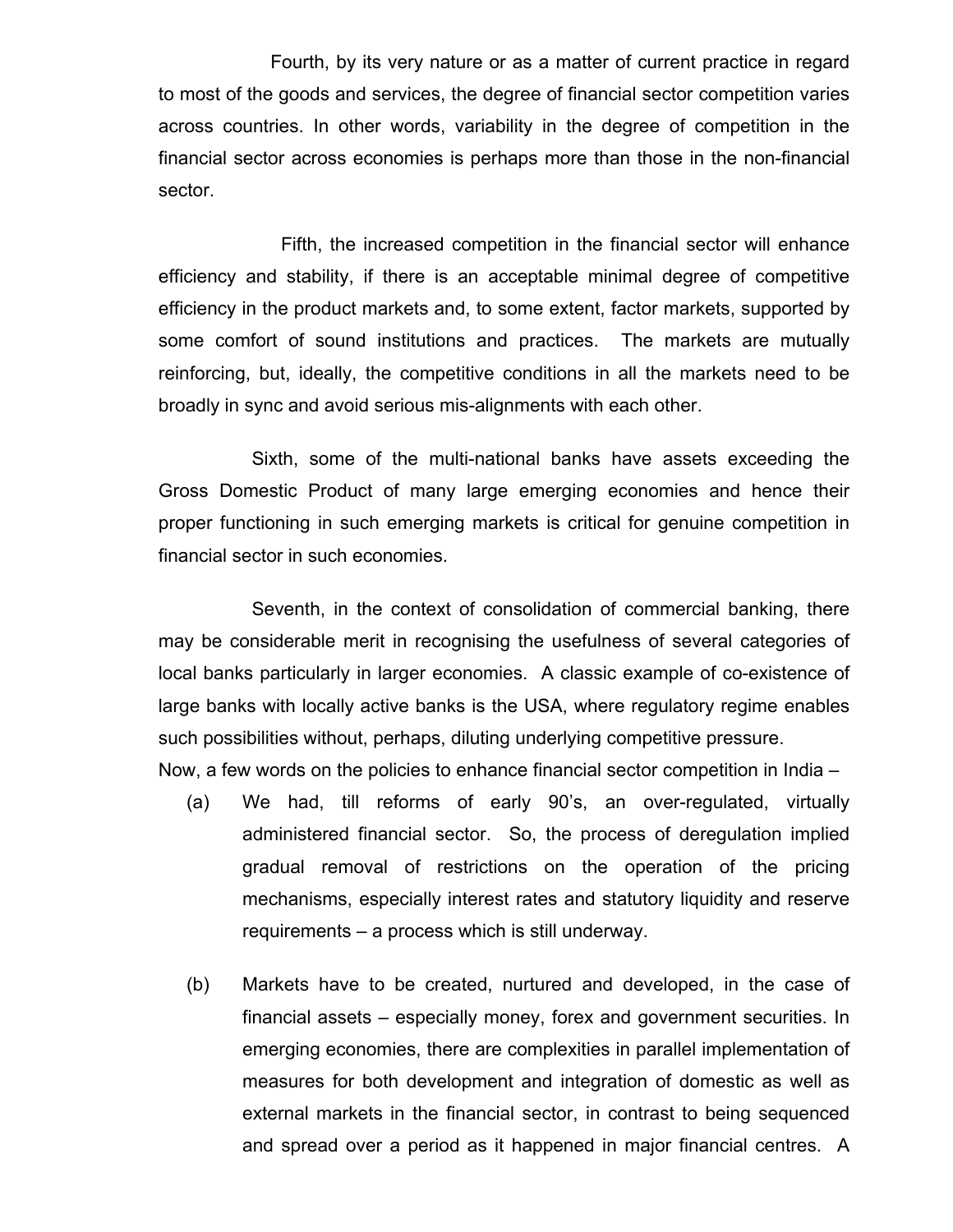nurturing policy is necessary for a simple reason. In developed financial centres, each centre evolved over a period in an organic fashion. For developing countries, there are external compulsions which affect the pace and nature of development of markets. This involved, in the Indian case, putting in place appropriate policies, institutions, practices, etc., including efficient market infrastructure and robust payment and settlement system.

- (c) Enhanced competition in both banking and non-banking financial sectors has been gradually introduced – through a dynamic mix of public and private as well as domestic and foreign ownership – along with deregulation or adaptive regulations.
- (d) Simultaneously, regulation and supervision of banks, financial markets and infrastructure were improved to increasingly align them with international standards and best practices.

 To conclude, let me mention four of the implications of enhanced competition in financial sector for our monetary policy.

First is the positive impact on both growth and price stability – especially due to the competitive pressures in the banking sector. Bank-finance still dominates the financing of the corporate sector, through loans and advances, subscription to corporate bonds as also assisting in overseas operations in several ways, both in trade and investment.

Second, in view of the enhanced competition, there is a clear evidence of improved monetary transmission mechanism – both through interest rate and credit channels.

Third, we, as the monetary authority, feel that increasingly competitive financial markets are playing enhanced feedback role in the financial system. They help us not only in terms of information content on yield curves, but also in gauging market expectations and designing better communications.

Fourth, while competition in the domestic markets is in many ways, enhancing effectiveness of the monetary policy, the increasing integration of our